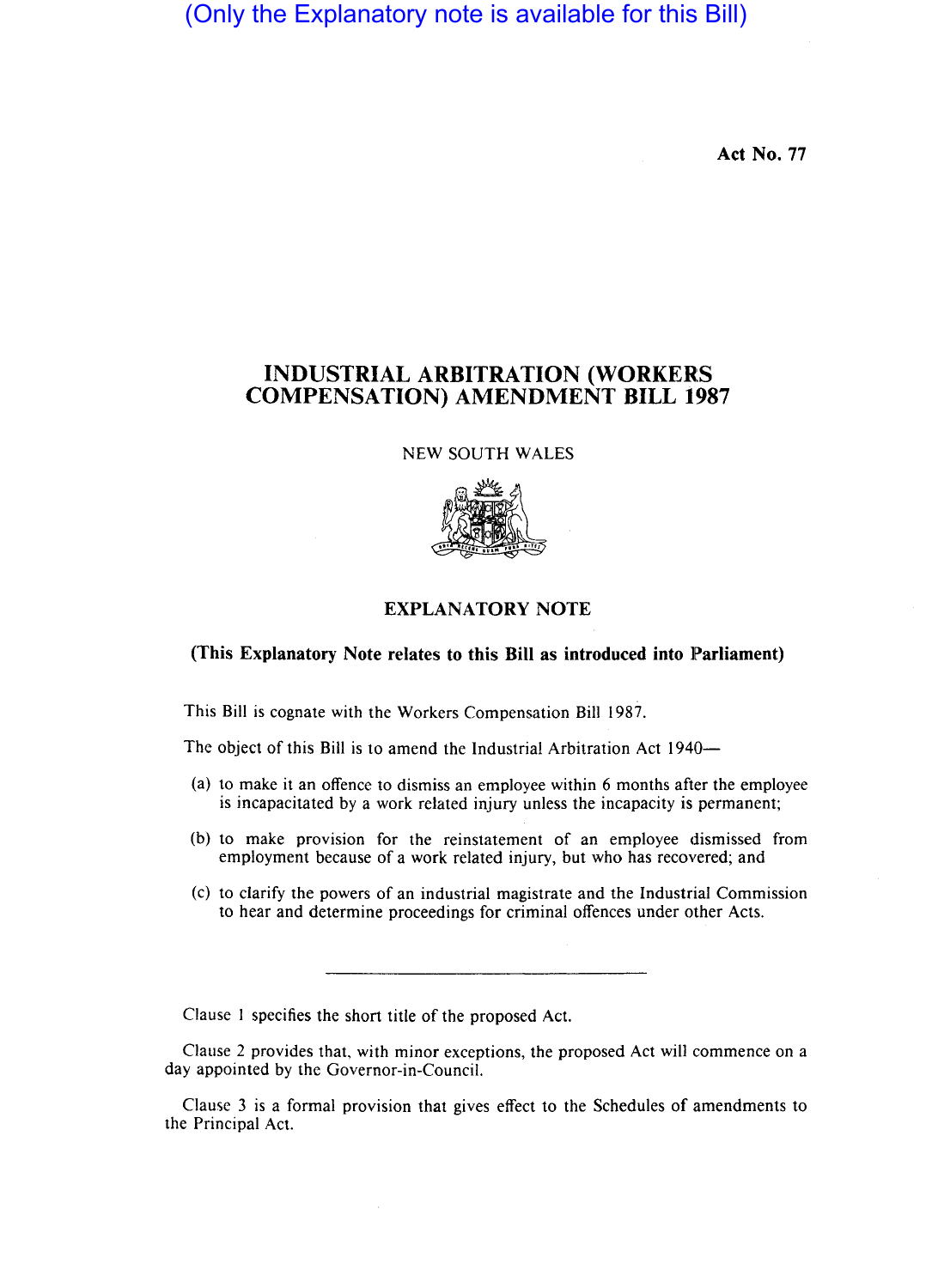## SCHEDULE I-AMENDMENTS TO THE INDUSTRIAL ARBITRATION ACT 1940 IN RESPECT OF THE PROTECTION OF INJURED EMPLOYEES

Schedule I inserts proposed Part XV into the Principal Act (proposed sections 154-154K):

- (a) Proposed section 154 defines "injured employee" in the proposed Part to mean an employee who receives an injury as defined in the proposed Workers Compensation Act 1987 or who is entitled to compensation for a dust disease under the Workers' Compensation (Dust Diseases) Act 1942.
- (b) Proposed section 154A deems an employer to have dismissed an employee if the employer imposes unreasonable conditions on employment which are intended to cause and which do cause the employee to resign.
- (c) Proposed section 1548 prohibits an employer from dismissing an injured employee who is unfit for employment because of injury for at least 6 months after the employee became' unfit unless there is medical evidence that the employee is permanently unfit for employment. It is a defence to a prosecution if the employee refuses or fails unreasonably to undergo a medical examination.
- (d) Proposed section 154c provides for an application by a dismissed injured employee to his or her employer for reinstatement to the employee's former position. The application must be accompanied by medical evidence of fitness for employment.
- (e) Proposed section 154D empowers an appropriate tribunal (the Industrial Commission or a conciliation committee) to order the reinstatement of a dismissed injured employee who has been refused reinstatement under proposed section 154c.
- (f) Proposed section 154E creates a rebuttable presumption that an injured employee was dismissed because he or she was not fit for employment as a result of the injury received.
- (g) Proposed section 154F provides that reinstatement to a position includes reinstatement to a no less advantageous position.
- (h) Proposed section 154G provides for the referral by the appropriate tribunal to a medical panel or medical referee (under the proposed Workers Compensation Act 1987) of disputes concerning the condition or fitness of injured employees.
- (i) Proposed section 154H requires an employer, before employing a person in a former position of a dismissed injured employee, to warn the person that the dismissed employee may be entitled to be reinstated.
- (j) Proposed section 1541 provides that the dismissal and subsequent reinstatement of an injured employee does not intemlpt continuity of service with the employer.
- (k) Proposed section 154J provides that the proposed Part does not affect any rights of an employee under the Principal Act, any other Act or any award, agreement or contract of employment. The provisions of the proposed Part cannot be annulled, varied or excluded by a contract or agreement.